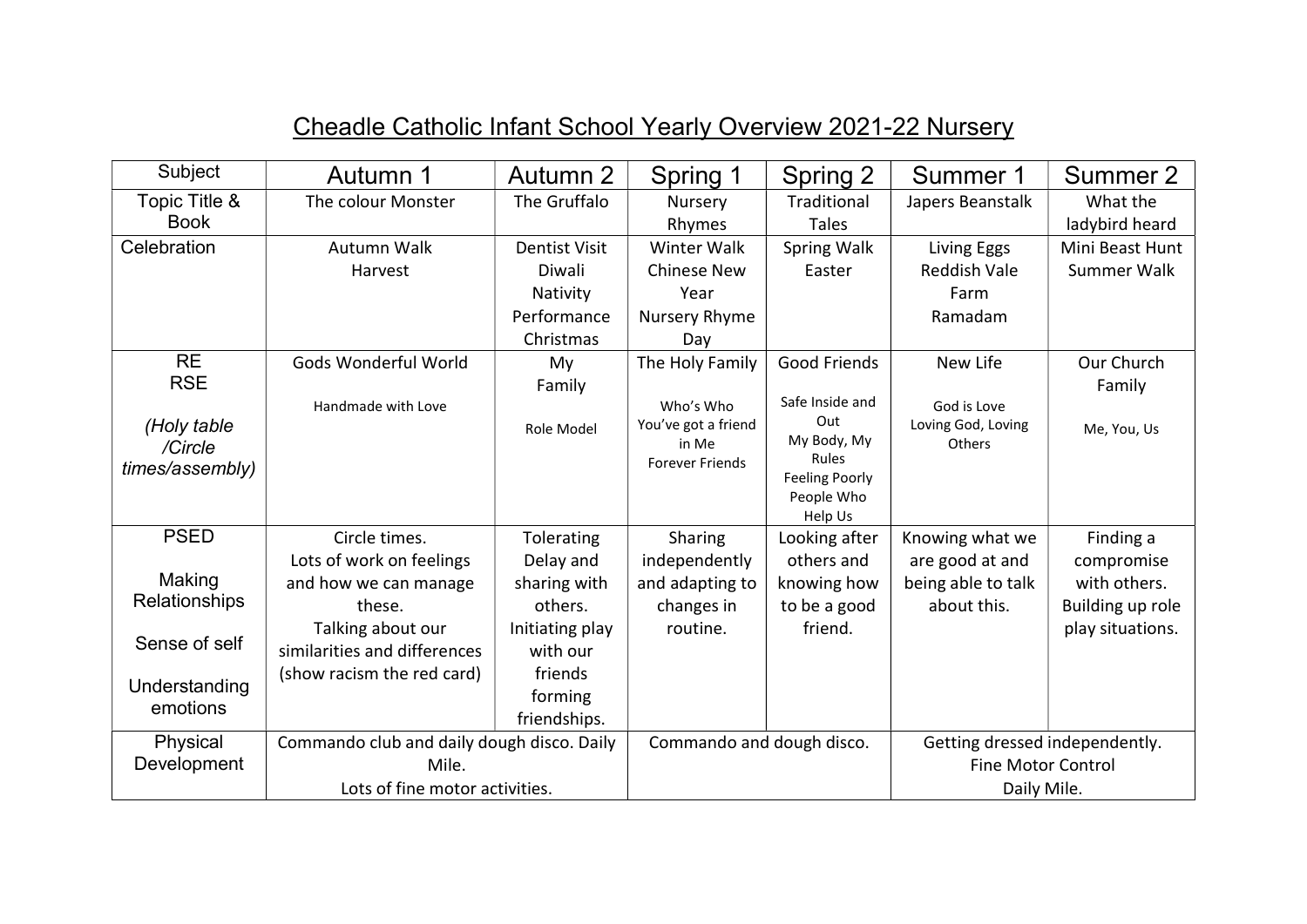| (Outdoor Area)                                                         | Attending to toilet needs and washing hands                                                                                                                                                                                                   |                                                                                                                                                                                                                                                            | Fine motor challenges for pencil                                                                                                               |                                                                                                                                                                                                                                                                                                                     | PE: Athletics and Gymnastics                                                                                                 |                                                                                                                                                                                                                                                                                                 |  |
|------------------------------------------------------------------------|-----------------------------------------------------------------------------------------------------------------------------------------------------------------------------------------------------------------------------------------------|------------------------------------------------------------------------------------------------------------------------------------------------------------------------------------------------------------------------------------------------------------|------------------------------------------------------------------------------------------------------------------------------------------------|---------------------------------------------------------------------------------------------------------------------------------------------------------------------------------------------------------------------------------------------------------------------------------------------------------------------|------------------------------------------------------------------------------------------------------------------------------|-------------------------------------------------------------------------------------------------------------------------------------------------------------------------------------------------------------------------------------------------------------------------------------------------|--|
|                                                                        | small movements.<br>important.                                                                                                                                                                                                                | independently.<br>PE: Yoga and Multi skills<br>Good control and co-ordination in large and<br>Follow rules, understanding why they are<br>Learn ways to feel calm and relaxed.<br>Naming different parts of the body.<br>Observing and controlling breath. |                                                                                                                                                | control/ name writing/ scissor<br>control.<br>Daily Mile.<br>PE: Movement and Dance and<br>Gymnastics<br>Move confidently in a range of<br>ways, safely negotiating space.<br>Handle equipment and tools<br>effectively.<br>Maintains balance using hands<br>and body to stabilise.<br>Mirroring actions of others. |                                                                                                                              | Runs with spatial awareness and<br>negotiates space successfully.<br>Adjusting speed or direction to avoid<br>obstacles.<br>Can grasp and release with two hands<br>to throw and catch a large ball or<br>beanbag.<br>Observe and can describe effects of<br>physical activity on their bodies. |  |
| Communication                                                          | All children complete WELLCOMM to assess                                                                                                                                                                                                      |                                                                                                                                                                                                                                                            | Beginning of talk partners.                                                                                                                    |                                                                                                                                                                                                                                                                                                                     | Building up of vocabulary, using<br>Word of the week.                                                                        |                                                                                                                                                                                                                                                                                                 |  |
| & Language<br>Listening,<br>Attention and<br>Understanding<br>Speaking | understanding/instructions.<br>Following simple instructions.<br>Speaking in full sentences and turn taking in<br>a conversation.<br>Using correct tenses when speaking.<br>Understanding of prepositions, games using<br>on top, behind etc. |                                                                                                                                                                                                                                                            | Re-telling stories/ tales toolkit<br>for how and why questions.<br>Listening at group times,<br>focusing attention.<br>Singing Nursery Rhymes. |                                                                                                                                                                                                                                                                                                                     | Explaining own knowledge and<br>understanding.<br>In relation to growing questions why<br>things happen and how things work. |                                                                                                                                                                                                                                                                                                 |  |
| (Role play Area)                                                       |                                                                                                                                                                                                                                               |                                                                                                                                                                                                                                                            |                                                                                                                                                |                                                                                                                                                                                                                                                                                                                     |                                                                                                                              |                                                                                                                                                                                                                                                                                                 |  |
| Literacy<br>Comprehension                                              | Looking at books<br>independently with care.<br>Recognising local                                                                                                                                                                             | <b>Tales</b><br>toolkit/phase 1<br>phonics.                                                                                                                                                                                                                | <b>Tales</b><br>toolkit/phase 1<br>phonics.                                                                                                    | Phase 1/2<br>phonics. (HA<br>to begin RWI)                                                                                                                                                                                                                                                                          | RWI set 1                                                                                                                    | RWI set 1                                                                                                                                                                                                                                                                                       |  |
| Reading                                                                | landmarks and signs.                                                                                                                                                                                                                          |                                                                                                                                                                                                                                                            |                                                                                                                                                | Alliteration                                                                                                                                                                                                                                                                                                        |                                                                                                                              |                                                                                                                                                                                                                                                                                                 |  |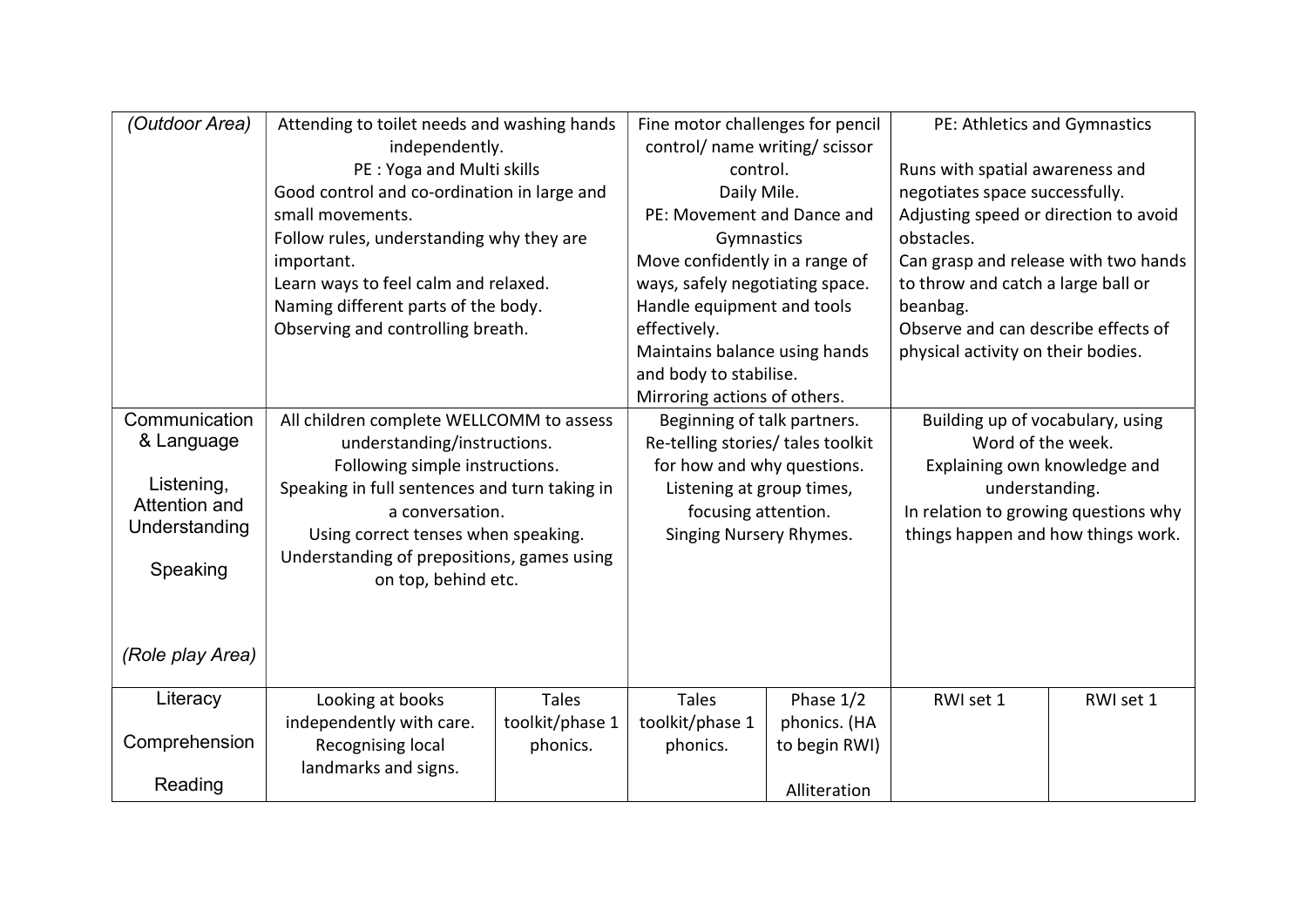| (Reading<br>corner) | Instrument sounds<br>Sound walks            | Tapping out<br>repeated<br>rhythms | Identifying<br>rhyme, stories,<br>silly soup etc. | Initial sounds |                                        |                                     |  |
|---------------------|---------------------------------------------|------------------------------------|---------------------------------------------------|----------------|----------------------------------------|-------------------------------------|--|
| Writing             | Squiggle while you Wriggle                  | Squiggle while                     | Squiggle while                                    | Name           | <b>RWI</b> letter                      | <b>RWI</b> letter                   |  |
|                     | and dough disco.                            | you Wriggle                        | you Wriggle                                       | Writing.       | formation.                             | formation.                          |  |
|                     | Mark Making.                                | and dough                          | and dough                                         | Story Maps.    | Name writing.                          | CVC words.                          |  |
| (Creative Area)     |                                             | disco.                             | disco.                                            | Tales toolkit. | Story Maps.                            | Story Maps.                         |  |
|                     |                                             | Mark Making.                       | Name Writing.                                     |                | Tales Toolkit.                         | Tales Toolkit.                      |  |
|                     |                                             |                                    |                                                   | Looking at     | Recording trip to                      | Imitating adults                    |  |
|                     |                                             |                                    |                                                   | letters on     | the farm.                              | writing.                            |  |
|                     |                                             |                                    |                                                   | keyboards.     |                                        |                                     |  |
| Maths               | 2D shapes.                                  |                                    | Maths of the Day.                                 |                | Recognising numbers to 10 and          |                                     |  |
|                     | Patterns-using items from our autumn walk   |                                    | Number and Place Value                            |                | representing these.                    |                                     |  |
| (Maths/             | to create repeated patterns. Sorting and    |                                    | Understanding number 1                            |                | Separating groups, recognising when    |                                     |  |
| Construction        | ordering leaves using the language of size. |                                    | Understanding number 2                            |                | they have the same amount.             |                                     |  |
| Area)               | Puzzles.                                    |                                    | Understanding number 3                            |                | White Rose-compostion.                 |                                     |  |
|                     | Counting objects in a set.                  |                                    | Understanding number 4                            |                | One more than.                         |                                     |  |
|                     | Recognising, naming and matching colours.   |                                    | Understanding number 5                            |                |                                        |                                     |  |
|                     | Sorting by various attributes               |                                    | Understanding number 6                            |                | Shapes, games with positional          |                                     |  |
|                     | Comparing amounts of objects.               |                                    | Recognising numbers to 5 and                      |                | language                               |                                     |  |
|                     |                                             |                                    | matching amounts.                                 |                |                                        |                                     |  |
|                     |                                             |                                    | White Rose- subatising.                           |                | Ordering the events of our day         |                                     |  |
|                     |                                             |                                    |                                                   |                | Exploring Length, Height,              |                                     |  |
|                     |                                             |                                    |                                                   |                | <b>Weight and Capacity</b>             |                                     |  |
| Understanding       | Knowing our similarities and differences.   |                                    | Look back at the contents of the                  |                | Look back at the contents of the       |                                     |  |
| the world           | (Black history month- sports people: Mo     |                                    | memory box. Focus: speaking in                    |                | memory box. Focus: choosing two or     |                                     |  |
|                     | Farah as key significant person)            |                                    | the past tense. Add one or two                    |                | three pictures/ objects and putting in |                                     |  |
| Past and            |                                             |                                    |                                                   | new items.     |                                        | chronological order. Add one or two |  |
| Present             |                                             |                                    |                                                   |                | new items.                             |                                     |  |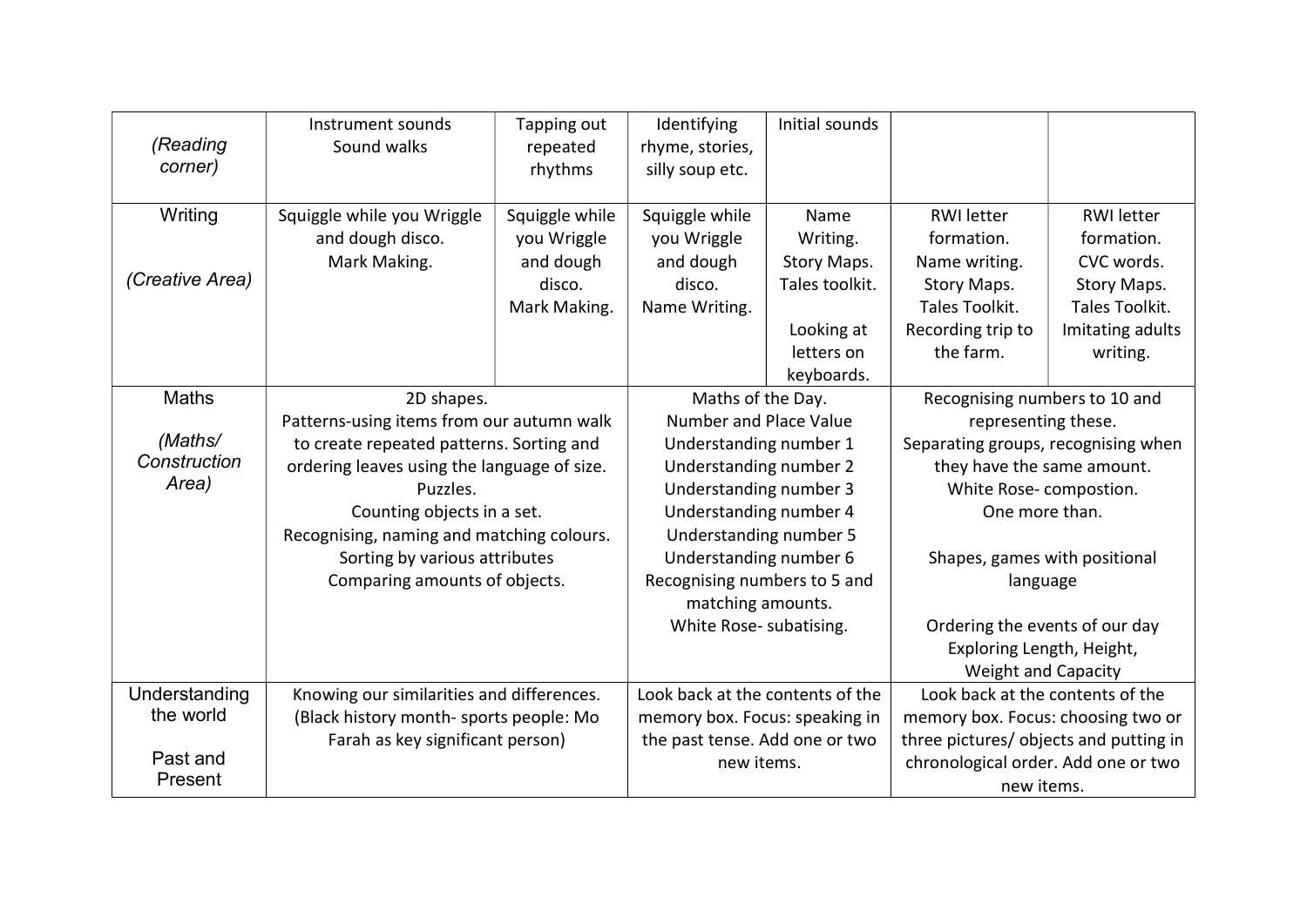|                    | Start the memory box with something that       | Look at pictures of children in      |                                         |
|--------------------|------------------------------------------------|--------------------------------------|-----------------------------------------|
| People, Culture    | reminds them of their first day in nursery     | Nursery Rhyme illustrations.         | Take photos of seeds that they grow     |
| and                |                                                | Make comparisons between             | and leave them available for the        |
| Communities        | Discussion about aspects of the Nativity story | their clothes, toys, homes etc       | children to order and revisit           |
|                    | which show how different our lives are now     | and their own.                       | independently. Look at lifecycle of a   |
| <b>The Natural</b> | eg donkey/car, housing, where they were        |                                      | plant.                                  |
| World              | born. Share things that they have seen/done    | Look at pictures of characters in    |                                         |
|                    | in the recent past using past tense verbs.     | <b>Traditional Story books. Make</b> |                                         |
|                    |                                                | comparisons between their            | Look for bugs over the course of a      |
|                    | Look at pictures of themselves as babies and   | clothes, toys, homes, kitchen        | week. Use language such as              |
|                    | talk about how their needs have changed.       | equipment etc and their own.         | 'yesterday I saw' 'today I saw'         |
|                    |                                                |                                      | 'tomorrow I might see' Look at          |
|                    | I-pads and                                     |                                      | lifecycle of a butterfly and use words  |
|                    | Cd player in technology area.                  | Talking about special family         | to describe the stages eg first it was  |
|                    | Exploring ICT through role play e.g.           | times. sharing Christmas             | an egg, then it was a caterpillar, now  |
|                    | telephones, cameras, keyboards etc.            | experiences.                         | it is a butterfly.                      |
|                    | Data Handling-Leaf colour hunt-                |                                      | Look at habitat of minibeasts, how      |
|                    | Pictogram                                      | Puppets in technology area to        | the are different for different animals |
|                    |                                                | learn cause and effect.              | and how our behaviour can change        |
|                    |                                                | (make from dowels and string)        | the environment.                        |
|                    |                                                | Use Incy Wincy spider to open        | Growing - looking after plants and      |
|                    |                                                | up converstaions about rain and      | animals. (Living Eggs)                  |
|                    |                                                | different geographical water         |                                         |
|                    |                                                | features.                            | Using technology to find out facts      |
|                    |                                                |                                      | about minibeasts. ICT- Mini Mash-       |
|                    |                                                | <b>Computational thinking-Story</b>  | 2Paint Exploring programmable toys-     |
|                    |                                                | sequencing                           | e.g. robots, remote control cars etc    |
|                    |                                                | Computer Science- Unplugged          |                                         |
|                    |                                                | algorithms                           |                                         |